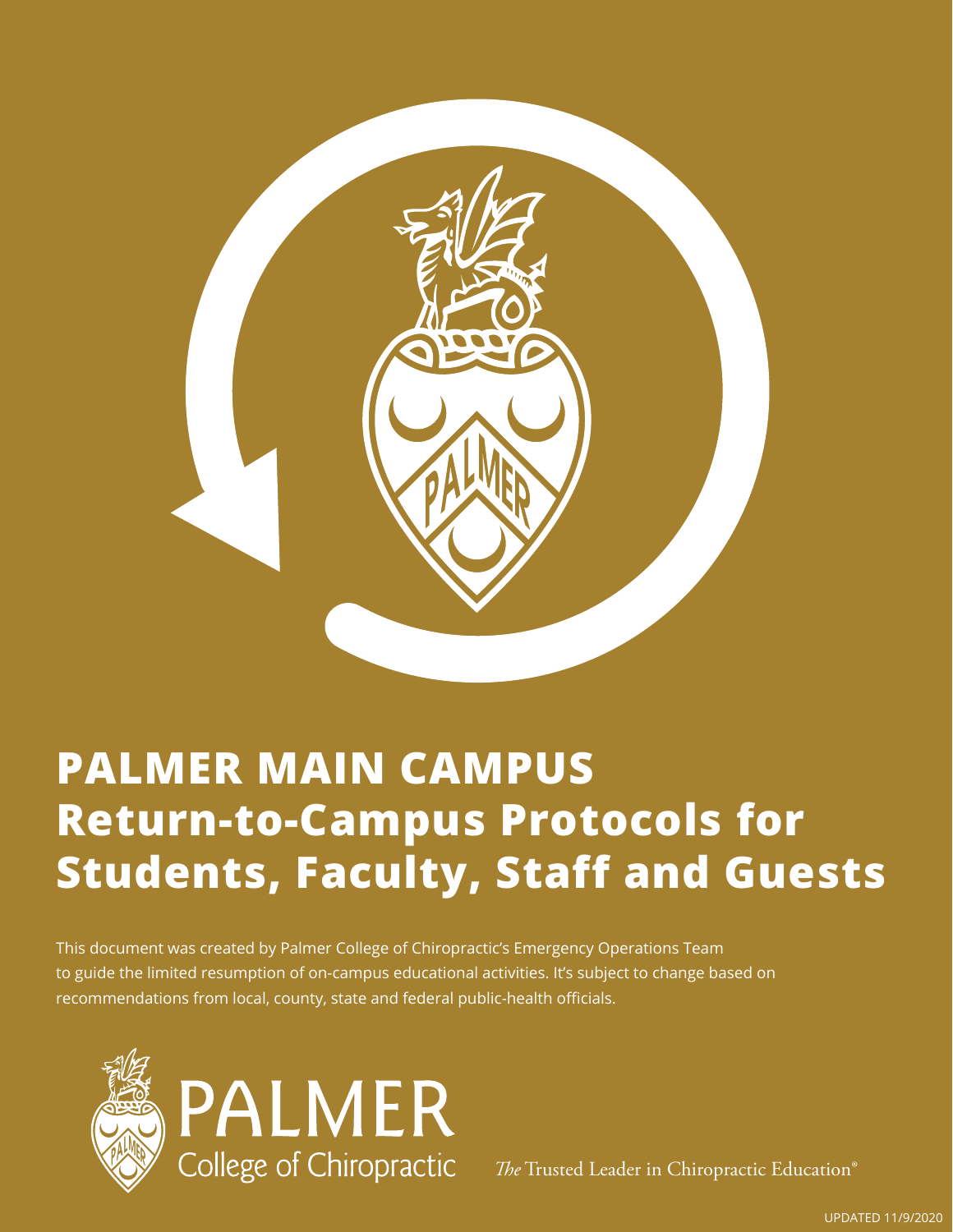During the past two weeks, 28 Palmer College main-campus students and employees have tested positive for COVID-19. Additionally, another 45 have reported direct exposure. All are under quarantine.

In addition, the first-trimester cohort has been disproportionately impacted. As a result, we've **suspended all in-person labs for the first-trimester cohort from Nov. 9-17**. We're actively monitoring the situation in all trimesters and will respond accordingly.

**Due to the increase in cases, effective immediately, Palmer College is requiring that face masks must be worn in all interior public spaces at all times. Social distancing without a face mask isn't sufficient. Face masks must cover your nose, mouth and chin. Face shields, gaiters and bandanas are no longer acceptable PPE. Failure to comply may result in ethics charges and sanctions.**

The College's ability to offer on-campus instruction relies on everyone practicing safe and responsible behavior. Should you experience any COVID-related symptoms, don't come to campus for any reason.

If you suspect you've been exposed to COVID-19, or you have tested positive, please submit the [Potential Exposure Form](https://forms.office.com/Pages/ResponsePage.aspx?id=raWysUySNk6ftMdQ05FYxBZEdglk7epGiP8DWBRWc-FUM0hRT0tER05ESUxJWDc5UU8zQ00xWFIyTy4u) and/or the [Positive Diagnosis Form](https://forms.office.com/Pages/ResponsePage.aspx?id=raWysUySNk6ftMdQ05FYxBZEdglk7epGiP8DWBRWc-FURU1SUEs5SktRNDRGVzVZSDFXSDg3OFBXSy4u) immediately, as you'll be subject to isolation/quarantine protocols. It's important that everyone follow college policies and directives.

In addition, we understand many students have questions about common symptoms, how to get tested, and how to inform the College if you have symptoms or are exposed. You'll find this information on the following pages.

As future health professionals, we ask that you demonstrate respect and concern for your peers, your faculty and the College community by conducting daily self-monitoring and by holding each other accountable for responsible behavior.

Should numbers continue to increase, the College may have no choice but to suspend all in-person instruction for the remainder of the term. Please help us limit the spread of COVID-19 so we can continue in-person instruction.

Please direct any questions regarding expectations for reporting to the Senior Director of Safety and Security, Mr. Brian Sharkey.

Sincerely,

Dennis M. Marchiori, D.C., Ph.D. Chancellor

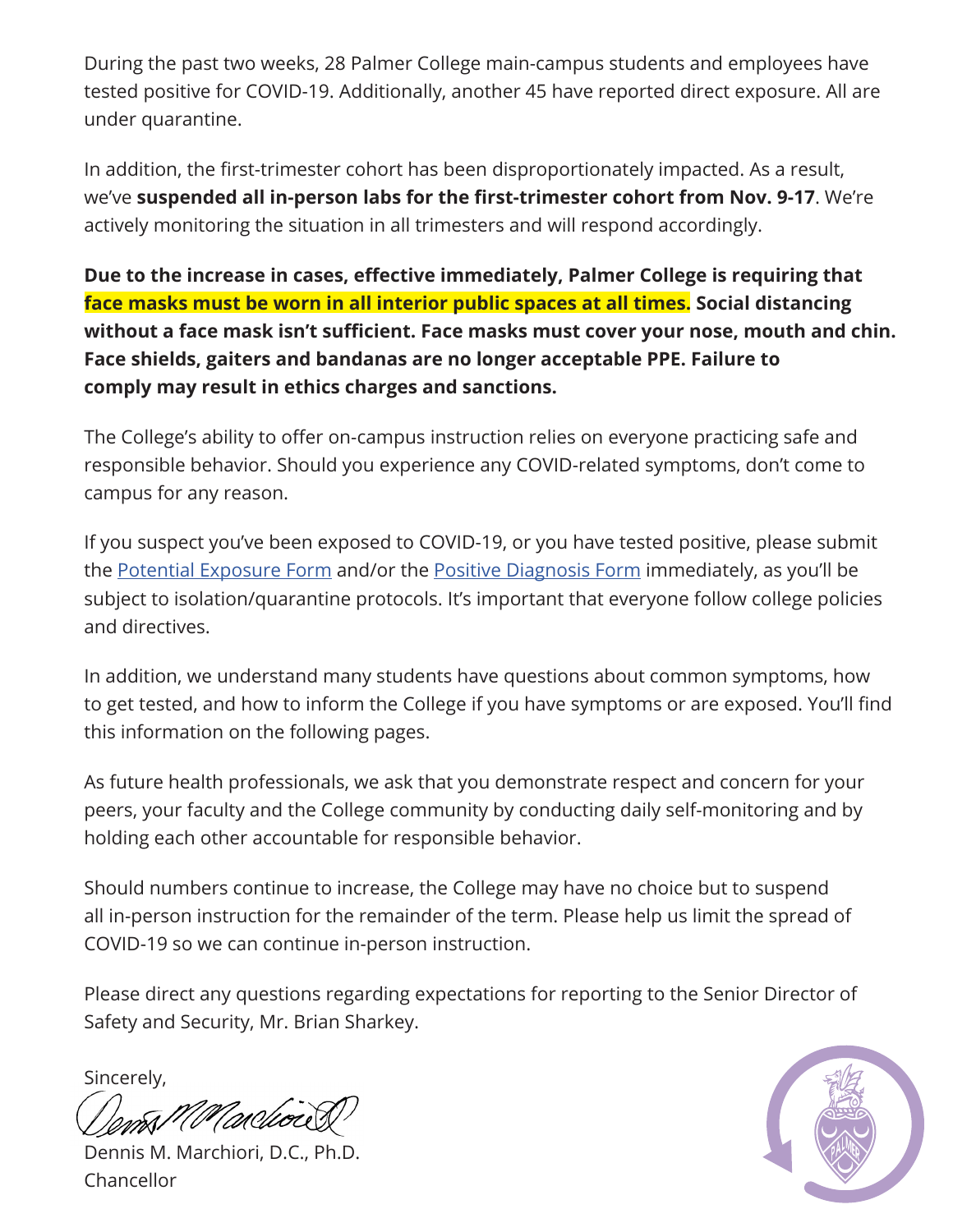# **COVID-19 Reporting Information**

If you've been exposed to or have tested positive for COVID-19, follow the steps below. The student attendance policy is still in effect but we'll work with students as they report.

### **EXPOSURE**

Potential exposure is defined as household contact, or health department notification that you were in close contact with someone who has tested positive for COVID-19.

If you have been exposed to COVID-19, please do the following:

- 1. Complete the [Report Potential Exposure Form](https://forms.office.com/Pages/ResponsePage.aspx?id=raWysUySNk6ftMdQ05FYxBZEdglk7epGiP8DWBRWc-FUM0hRT0tER05ESUxJWDc5UU8zQ00xWFIyTy4u) 
	- A representative from the College will contact you with additional information and instructions.
- 2. **STUDENTS:** Report your absence as soon as possible to the Campus Registrar, who will notify faculty of your absence from registered courses.
- 3. **EMPLOYEES:** Report your absence as soon as possible to Human Resources.
- 4. If Palmer College is notified of a positive case, we'll take the appropriate action to sanitize the affected areas. We'll also directly notify members of the campus community who were known to be in close contact with the individual.

#### **SYMPTOMS**

People with COVID-19 have had a wide range of symptoms reported – ranging from mild symptoms to severe illness. **Symptoms may appear 2-14 days after exposure to the virus.** People with these symptoms may have COVID-19:

**REPORTING INFORMATI** 

- $\bullet$  Fever or chills
- $\bullet$  Cough
- **.** Shortness of breath or difficulty breathing
- $\bullet$  Fatigue
- Muscle or body aches
- $\bullet$  Headache
- $\bullet$  New loss of taste or smell
- **Sore throat**
- Congestion or runny nose

**COVID-19** 

- Nausea or vomiting
- Diarrhea